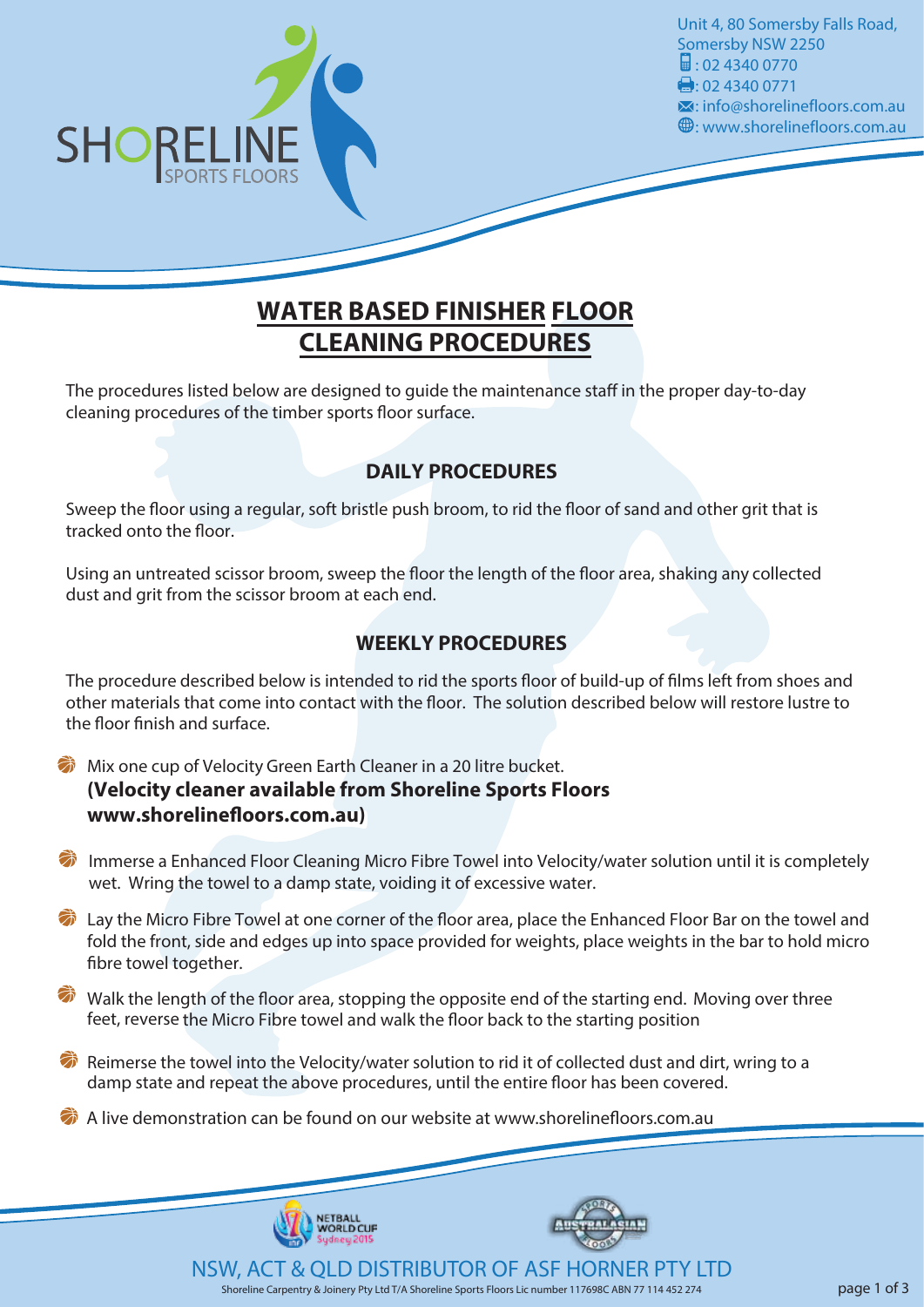

Unit 4, 80 Somersby Falls Road, Somersby NSW 2250  $\frac{1}{2}$ : 02 4340 0770  $\bullet$ : 02 4340 0771 : info@shorelinefloors.com.au : www.shorelinefloors.com.au

## **YEARLY PROCEDURES**

The procedure described below needs to be completed on an annual basis to make sure the Timber Floor surface is returning the required slip resistance to user groups and appropriate finish thickness is protecting the painted enamel line markings.

- $\bullet$  150 grit abrade of the total floor area.
- Vacuum and mop surface.
- $\bullet$  Apply one or two coats of water based polyurethane to the total floor area.

### **Please contact Shoreline Sports Floors in regards to the required annual maintenance. Shoreline can provide a range of cost affective maintenance packages, which will protect your facilities greatest asset.**

## **AS NECESSARY PROCEDURES**

To remove black shoe heel and sole marks, rub the mark with a rag that has been soaked in diluted Velocity Green Earth Cleaner.

Gum may be removed by using a plastic scraper and rubbing the affected area with a rag, soaked in diluted Velocity Green Earth Cleaner.